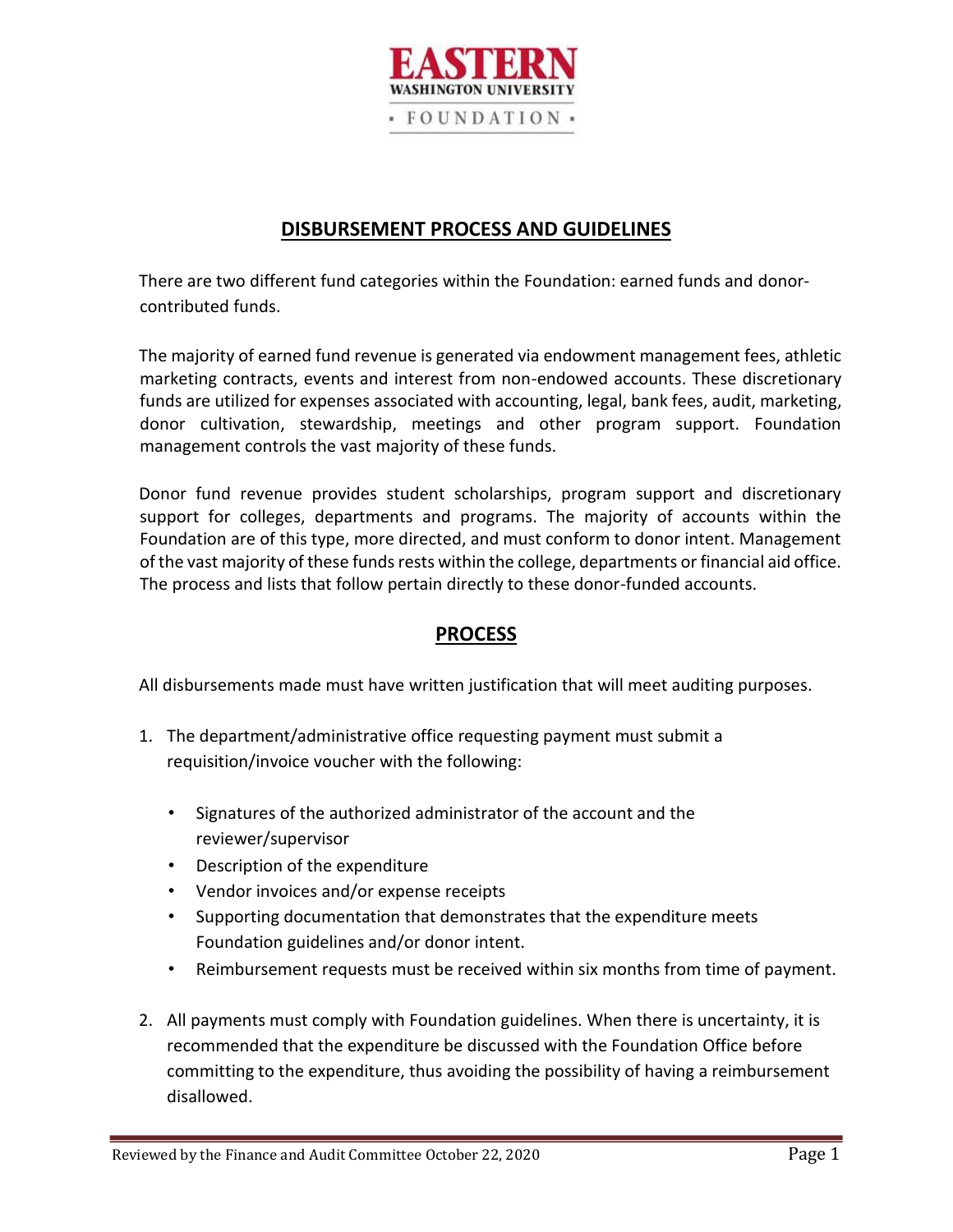3. Foundation checks will be distributed, at a minimum, twice a month, on the  $1<sup>st</sup>$  and  $15<sup>th</sup>$ .

### **GUIDELINES**

The principle guiding expenditure approval from Foundation accounts is that expenditures must benefit university-related activities and/or students.

The EWU Foundation must ensure that disbursements meet four requirements:

- Adhere to the legal requirements for the EWU Foundation as a 501(c)(3) corporation;
- Maintain the highest ethical standards;
- Conform to the stipulation, or restrictions, made by the donor(s);
- Meet the tests of public examination as to appropriateness.

### **ALLOWABLE EXPENDITURES**

Sample allowable expenditures include:

- 1. Purposes consistent with the guidelines contained in the gift document.
- 2. Purposes consistent with the guidelines for which the state of Washington public money or federal money may be spent.
- 3. Student financial aid, including scholarships and fellowships; assistance to students engaged in special projects and programs where university funds are not available; and payment for work as part of an academic project.
- 4. General university programs, projects and supplements such as:
	- a. Seminars, workshops, symposia, planning retreats and other programs involving student/faculty/staff;
	- b. Educational materials;
	- c. Equipment and publications;
	- d. Supplies and materials;
	- e. Faculty development through endowed chairs, named professorships or restricted support;
	- f. Capital construction projects;
	- g. Research and special projects;
	- h. Subscriptions, if they are directly related to departmental teaching, research and/or public service activities.
- 5. Expenses of admissions for employees to attend a business function when such attendance is deemed appropriate by the university or the Foundation.
- 6. EWU Foundation may pay for travel expenses directly when: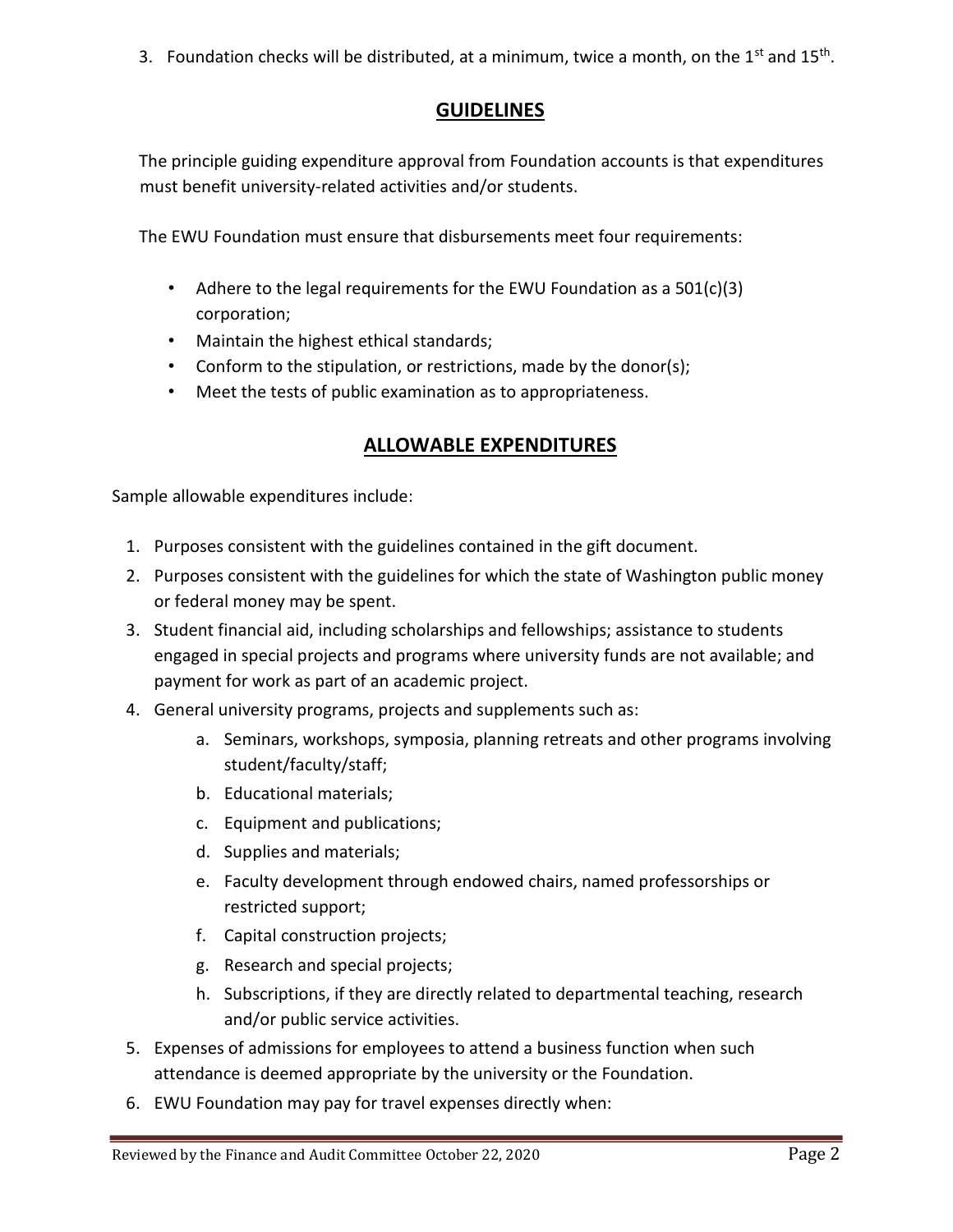- a. The traveler is an EWU employee and is representing the external third party entity only. Under this scenario, the traveler is not acting in an official capacity or representing the university. Employees should review EWU Policy 901-01 regarding conflicts of interest and prohibited uses of university resources. A EWU HR consultant can provide further information if needed.
- b. When the individual traveling is not an employee of EWU.
- 7. When the employee traveling is representing the university, travel arrangements must be handled through the originating department or program. The respective dean/vice president must approve travel expenses for faculty/staff. Foundation funds should be utilized for travel only if state funds are not available. All travel expenditures are subject to review by the Finance and Audit Committee of the Foundation. The following outlines the process when the Foundation has authorized or awarded funding for travel:
	- a. All travel should be documented using the EWU travel authorization form and approved by relevant authorities, including EWU Foundation (HAR 102), prior to the planned trip. Intent to use third party funding must be included/noted in the documents as part of the approval process. Attach documentation, if available, showing how much the third party has agreed to pay. The completed form would then be routed to Travel Accounting (SHW 319).
	- b. Airfare, auto rental, conference registrations or other travel items should be procured as if funding were within the traveler's own department.
	- c. Once the trip has been completed a traveler should retain a copy of all receipts, and route all original documents and the finalized travel authorization to Travel Accounting.
	- d. After expenses are posted a traveler should submit an invoice to the Foundation with copies of the travel documents and receipts. The invoice should provide the Banner index and account code/s to be credited.
	- e. The Foundation will send a check to Student Financial Services to credit the traveler's account/s. Upon payment, the traveler should send a copy of the invoice and receipt to EWU Travel Accounting for inclusion with the travel file.
	- f. If not allowed by the state, or if over the maximum, you will need to include an email or receipt from travel stating this.
	- g. A traveler may not receive and keep payments or reimbursement from both the university and a third party for the same travel expense. Likewise, a traveler may not receive and keep reimbursement payment for a travel expense previously paid by the university.
	- h. The "Three Hour Rule" applies to travelers in order to receive the meal allowance. To meet this rule, the traveler must be in travel status for 3 or more hours beyond the assigned 8am to 5pm work schedule AND in travel status for the full work schedule. This means the traveler must be in travel status at or before 8am and after 5pm.
- 8. Awards made in recognition of superior performance by employees, or students, through university programs when restricted funds have been designated for that specific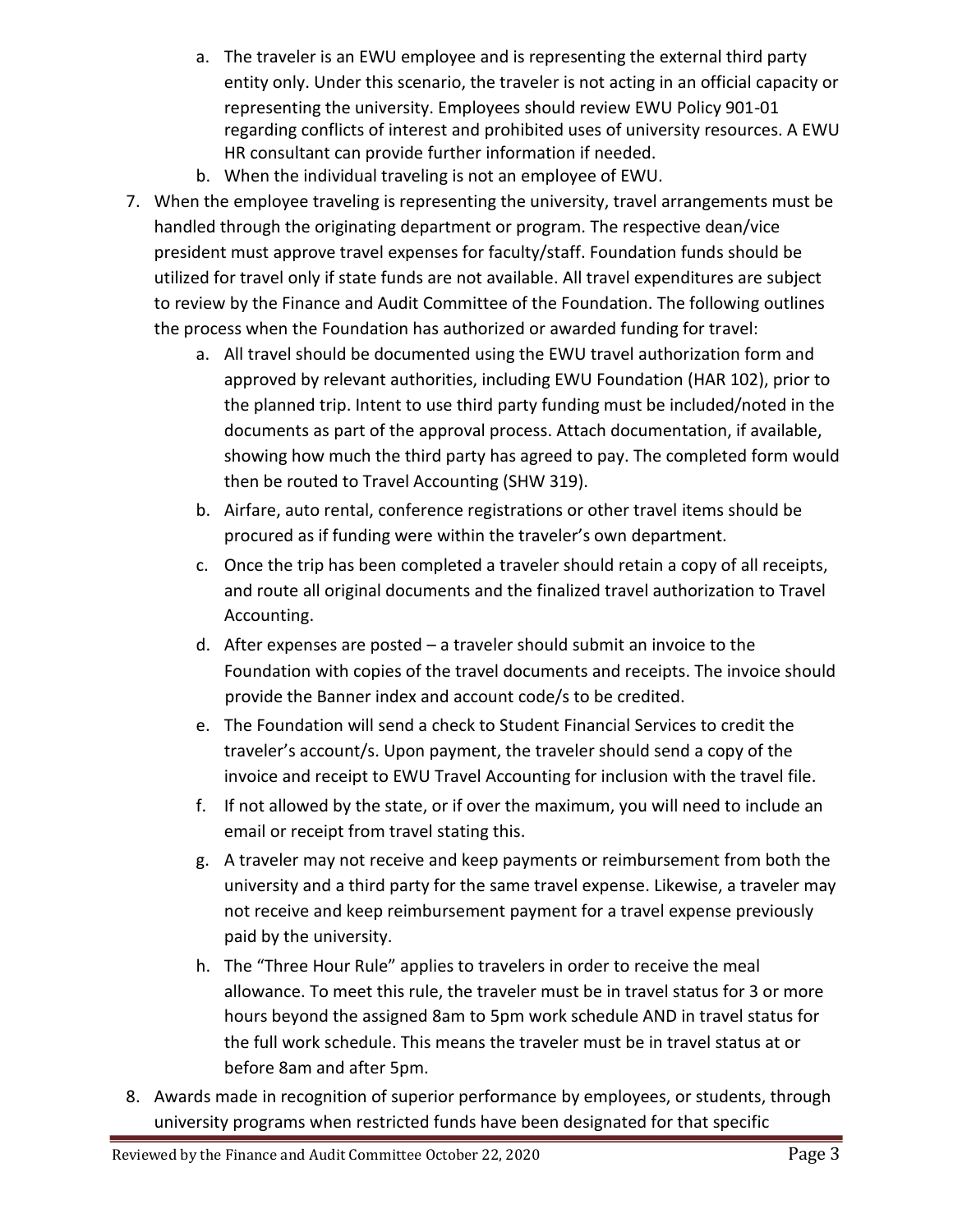purpose. Such awards must be made by a clearly defined selection process and must be approved in advance by the executive director of the Foundation.

- 9. Lodging, meals, transportation and entertainment for non-university people included in official university-sponsored events; this includes major gift prospects, donors, individuals, and organizations being cultivated for fundraising as well as guest speakers and participants in special programs.
- 10. General expenses (meals, lodging or other hosting costs) related to the interview process with prospective employees.
- 11. Hospitality and hosting expenses incurred in the process of cultivating donors and/or prospects. This includes expenses in programs for the recognition of donors/prospects, hosting meals, special events and travel.
- 12. Moving expenses that exceed the amount payable from state funds; this must be recommended by the appropriate vice president and dean, and approved by the executive director of the Foundation.
- 13. Catering and beverages expenses for official university-sponsored events or activities that involve students.
- 14. Individual membership dues, licenses and certifications related to university activities.
- 15. Departmental and/or institutional dues, memberships and publication costs.
- 16. Financial support to an EWU-related organization or institute.
- 17. Honoraria, speaker and consulting fees.

# **NON-ALLOWABLE EXPENDITURES**

Sample non-allowable expenditures include:

- 1. Expenses that do not meet the test of legal, ethical or public perception of appropriateness.
- 2. Expenses without appropriate documentation or available account monies.
- 3. Expenses of a purely personal nature.
- 4. Operational support such as marketing, recruitment or expenses no longer covered by University funds due to financial shortfall.
- 5. Personal gifts to non-employees of EWU, except in those instances where the gift is a part of the donor prospect cultivation process, or where a gift is a cultural expectation.
- 6. Food, beverages or decorations for an unofficial event, e.g., an office-based party for birthdays, retirement, holidays or anniversaries. This includes holiday decorations for general office space as well as for personal office spaces.
- 7. Supplies purchased not related to your job duty. This would include items stored in the kitchen for non-business related usage, e.g. paper plates, silverware, beverages, etc.
- 8. Gifts to faculty, staff and or students (this includes birthdays, anniversaries, weddings, retirement and other special occasions of a personal nature).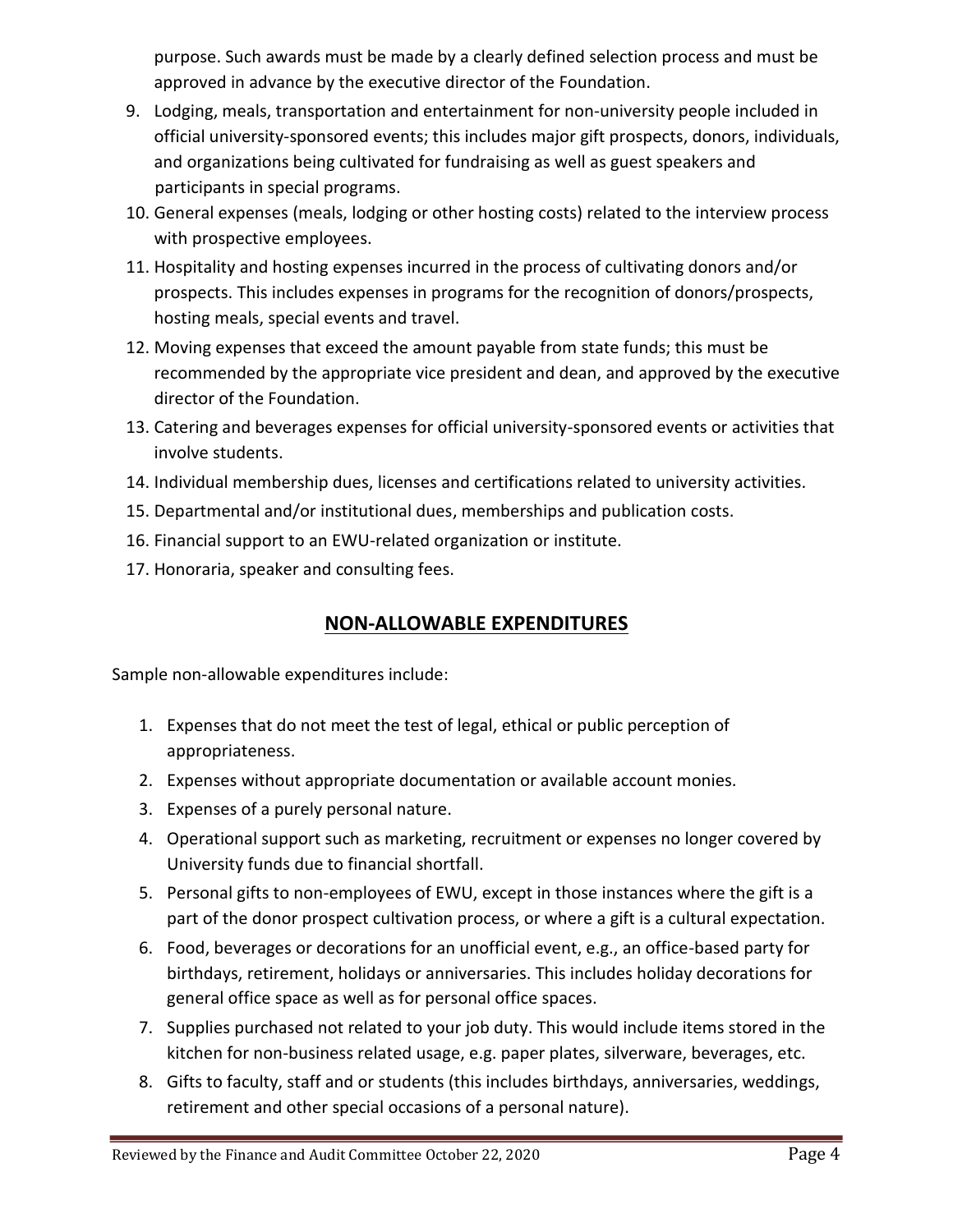- 9. Charitable contributions to any individual, organization or institution unrelated to Eastern Washington University.
- 10. Membership dues, licenses or certifications that are not directly related to the improvement of employees' ability to perform the responsibilities of their position.
- 11. Purchases of alcoholic beverages to be stored for future use.
- 12. Fines for parking or traffic infractions, or for any other illegal actions.
- 13. Loans or advances, unless specifically allowed under the provisions of a Memorandum of Understanding and/or explicitly allowed by a donor for such purposes.
- 14. Food for university employees, except in those occasional cases of planning retreats that are two (2) or more hours in length with agenda submitted or welcome back/new faculty orientation activities.
- 15. Direct payment of salaries or wages to faculty, staff, students and/or other full- or parttime employees of EWU are not allowable unless it relates to a specific authorized agreement between the Foundation and recipients for services outside normal work requirements. Such payment to employees normally will be processed through the university payroll office unless there is sufficient justification that the employee is operating as an independent contractor.
- 16. Payments for student loans.
- 17. All federal and state government research contracts and supplemental grant applications must be processed through the Office of Sponsored Programs and Grants Management.
- 18. Expenditures of a personal or spousal nature. The IRS guidelines of "reasonable and necessary business expenses" are utilized in all cases for determination of appropriate disbursements.
- 19. Expenditures or purchases from fees and income from conferences conducted by university departments, programs or centers. Transactions must be made, and/or procured, through the university's purchasing system.
- 20. Any reimbursements that have a date of purchase that is older than six months.

## **EXCEPTION ACCOMMODATION**

Exceptions, though rare, may be approved and documented on a case-by-case basis by the Executive Director of the EWU Foundation.

In addition, each of the five colleges, the Library and each vice president will be provided \$500 annually from Earned Fund Revenue, not Donor Fund Revenue. These funds do not carry forward annually and can be utilized for the following exceptions:

- 1. Bereavement and illness acknowledgment;
- 2. Retirement gatherings;
- 3. Meals for staff due to meeting, planning or morale.